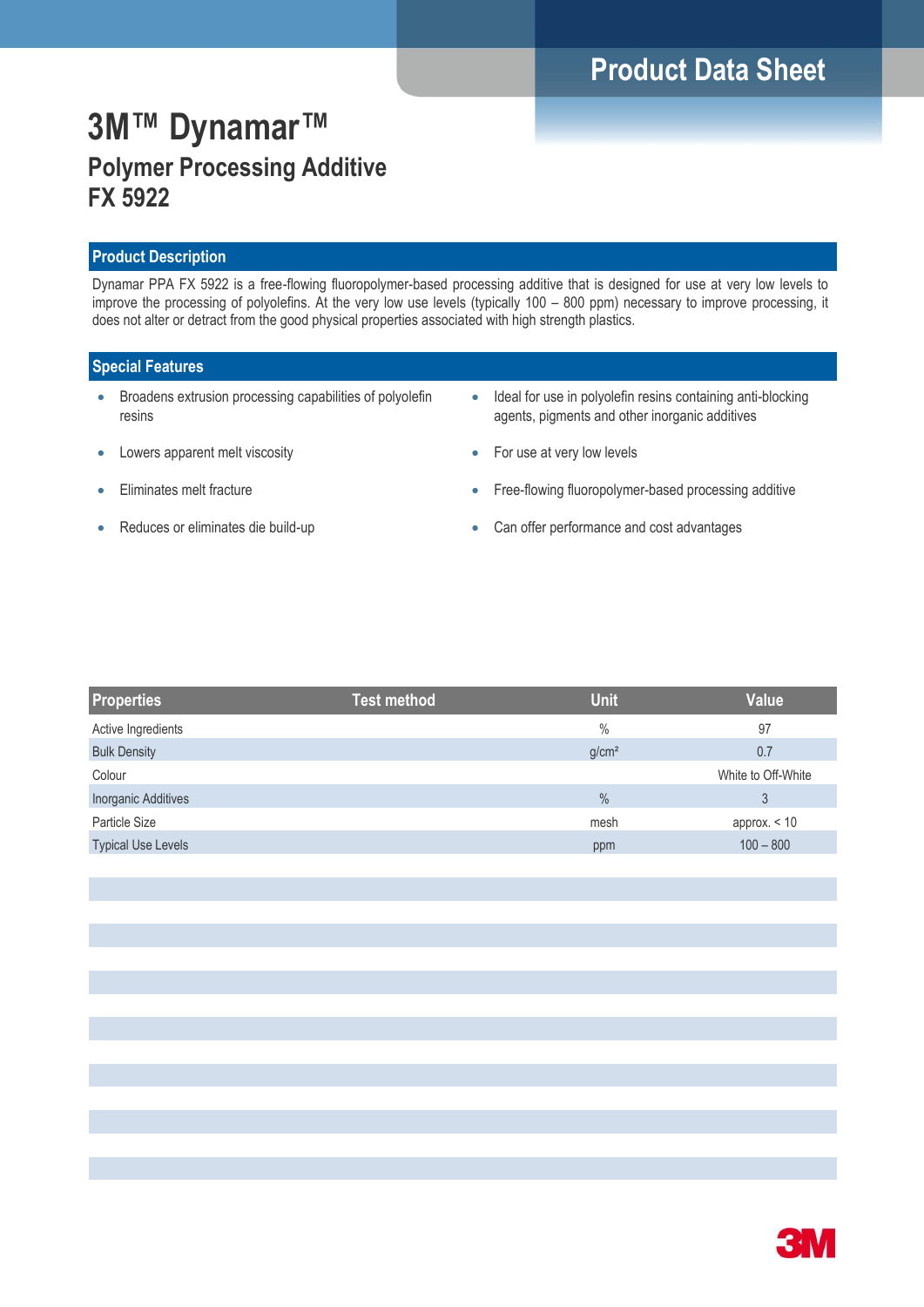## **3M™ Dynamar™ Polymer Processing Additive FX 5922**

### **Typical Properties**

Dynamar PPA FX 5922 lowers apparent melt viscosity and permits fabricators to use high strength resins which otherwise could not be processed on available equipment. As a processing additive Dynamar PPA FX 5922 can reduce or eliminate melt fracture and can reduce extruder torque. Through optimization of the extrusion process, the use of FX 5922 may also allow an increase in output and yield films with enhanced and balanced bi-directional physical properties and improved clarity and gloss.

#### **Typical Applications**

Dynamar PPA FX 5922 can offer performance and cost advantages. It exhibits exceptional commercial utility in low melt index film grade linear low density polyethylene (LLPDE) and high density polyethylene (HDPE). It is especially effective in polyolefin resins containing talc and silicabased anti-blocking agents, titanium dioxide-based pigments, and other inorganic additives. It can also be used at low levels to reduce extruder die build-up when processing LDPE, EVA and other polyolefin resins.

### **Processing Recommendations**

To be effective, FX 5922 must be melt blended into the host resin at any of the following stages prior to conversion into extruded products.

#### • **Resin Producer**

- Direct addition (See 3M™ Dynamar™ PPAs "Direct Addition During Resin Manufacture Guidelines")
- Use a concentrate containing FX 5922 and let down at appropriate level

#### • **Concentrate Producer**

– See 3M™ Dynamar™ PPAs "Concentrate Preparation Guidelines"

#### **• End User**

- Source resin containing FX 5922 from a resin producer
- Source a concentrate containing 2-6 % FX 5922 and let down at appropriate level

When processing resins containing Dynamar PPA FX 5922, the benefits may not be noticed immediately. Once enough resin has been processed to coat the surface of the extruder die, effects such as gradual elimination of melt fracture and stable die pressure will become increasingly apparent. This lag time can be reduced significantly by thoroughly cleaning then either preconditioning the extrusion equipment with a concentrate of Dynamar PPA FX 5922 or starting out with a higher concentration of FX 5922. See the "3M™ Dynamar™ PPA Evaluation Guidelines" for more details on running Dynamar Polymer Processing Additives.

#### **Storage and Handling**

Dynamar PPA FX 5922 should be stored in a clean dry environment at temperatures below 27°C (80°F) to prevent agglomeration and ensure long-term storage. Please refer to the Material Safety Data Sheet for additional information about handling.

#### **Safety Instructions**

Follow the normal precautions observed with all fluoropolymer materials.

Please consult the Material Safety Data Sheet and Product Label for information regarding the safe handling of the material. By following all precautions and safety measures, processing these products poses no known health risks. General handling/processing precautions include: 1) Process only in well-ventilated areas. 2) Do not smoke in areas contaminated with powder/residue from these products. 3) Avoid eye contact. 4) If any skin comes into contact with these products during handling, wash with soap and water afterwards. 5) Avoid contact with hot fluoropolymer.

Potential hazards, including release of toxic vapours, can arise if processing occurs under excessively high temperature conditions. Vapour extractor units should be installed above processing equipment. When cleaning processing equipment, do not burn off any of this product with a naked flame or in a furnace.

#### **Delivery Form**

Dynamar PPA FX 5922 is delivered in granular form.

Packaging size:

20 kg cardboard box, containing one PE-bag with 20 kg content

# **Product Data Sheet**